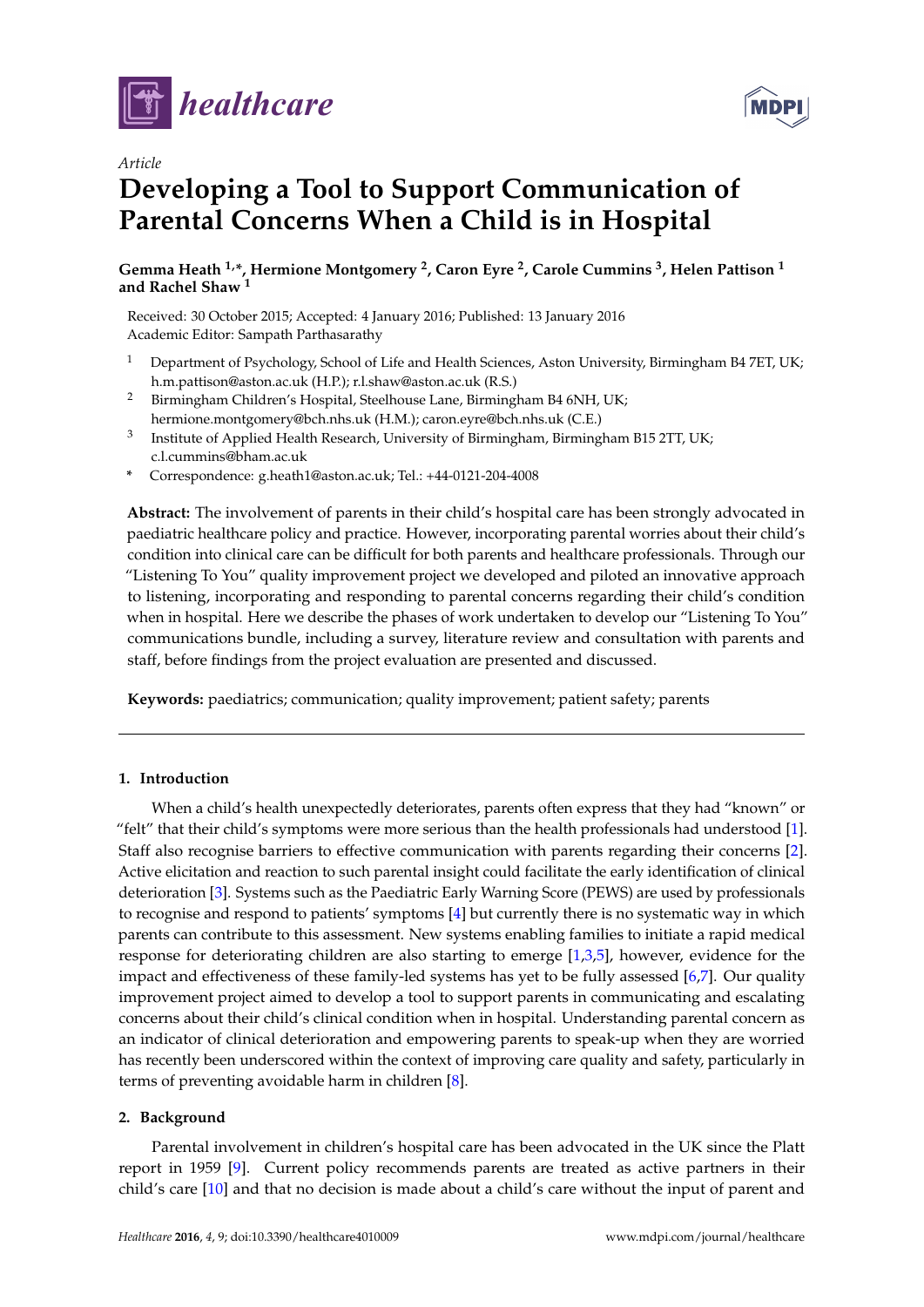child [\[11\]](#page-11-10). This Family-Centred Care approach has long been the ethos in child health settings [\[12\]](#page-11-11). Valuing parents' knowledge and experiences of their child through working in partnership with families is a fundamental feature of Family-Centred Care, but it could also be a valuable asset in monitoring the child's clinical condition [\[13\]](#page-11-12). However, studies demonstrate challenges in supporting and incorporating parental involvement in paediatric healthcare [\[14–](#page-11-13)[16\]](#page-11-14). Lack of communication, entrenched professional practices, limited role negotiation and ambiguous care boundaries mean that "partnership in care" can be difficult to achieve in practice  $[15,17,18]$  $[15,17,18]$  $[15,17,18]$ .

Paediatric inpatients often display physiological or behavioural signs of clinical deterioration prior to becoming critically ill [\[19\]](#page-12-2). Reliable early identification of such symptoms can help to prevent life threatening events [\[20](#page-12-3)[,21\]](#page-12-4). Consequently, the Confidential Enquiry into Maternal and Child Health report "Why Children Die" recommended a "standardised and rational monitoring system with imbedded early identification systems for children developing critical illness—an Early Warning Score" [\[22\]](#page-12-5). Using structured observation and recording, Paediatric Early Warning Scores (PEWS) enable health professionals to assess and quantify changes in a patient's condition, triggering patient review above a pre-defined threshold [\[4](#page-11-3)[,23\]](#page-12-6). Hospitals that have implemented PEWS with a rapid response team have demonstrated improved patient outcomes such as reduction of cardiac arrest and mortality [\[24](#page-12-7)[,25\]](#page-12-8).

Studies also suggest that clinical intuition or "gut feeling" plays an important part in the health professional's recognition of serious illness and patient deterioration [\[26](#page-12-9)[–29\]](#page-12-10). Such intuitive knowing is described as a rapid, subtle and contextual process which integrates and makes sense of, multiple complex pieces of information [\[29,](#page-12-10)[30\]](#page-12-11). Key to this is "knowing the patient" [\[31,](#page-12-12)[32\]](#page-12-13). While health professionals may be able to build up a relationship with the patient over time so that subtle changes in their appearance, behaviour or condition can be recognised, patients' relatives are likely to be the experts in "knowing the patient" and may therefore be well placed to raise concerns about changes in their condition before abnormal vital signs become apparent [\[26,](#page-12-9)[27\]](#page-12-14). In recognition of this, hospitals are starting to explore the role of families in detecting, alerting and activating medical review of the deteriorating patient [\[1–](#page-11-0)[3,](#page-11-2)[5,](#page-11-4)[33\]](#page-12-15). Findings from a recent review of the impact of family-activated rapid response teams/systems [\[7\]](#page-11-6) indicated earlier intervention for patient deterioration, leading to improved health outcomes. Components of effective systems included clear information on how to report family concern (e.g., calling a dedicated telephone number based on a specified criteria to request a rapid response team), that was delivered in multiple ways (e.g., poster, leaflets, and videos) and accompanied by explanation and support from health professionals. Implementation of family-activated response systems has also been found to strengthen partnerships between families and professionals, thereby facilitating Family-Centred Care [\[7\]](#page-11-6). Despite potentially promising results, evidence for this kind of approach in paediatrics remains limited [\[6\]](#page-11-5).

At the time of the study, there were few guidelines on purposefully involving parents in hospital care processes [\[15,](#page-11-15)[34\]](#page-12-16) and no published frameworks for eliciting, incorporating or responding to parental concern regarding their child's clinical condition. This study aimed to fill this gap by developing a tool to support communication and escalation of parental concern when a child is in hospital.

#### **3. Local Problem**

While understanding the importance and value of working in partnership with parents to identify and understand the subtle changes in a child's health condition, health professionals at a UK Children's Hospital recognised that different parents, families and carers voiced their observations and concerns in different ways and at different times. Variation in the way that parents/carers raised their concerns, in conjunction with the lack of a unified approach in the way staff listened or responded to those concerns, meant that some families failed to have their concerns acknowledged with the seriousness that was required. This inconsistency was resulting in poor patient experience and in some cases, a failure to escalate care where needed. Recognising the problem, staff wanted to find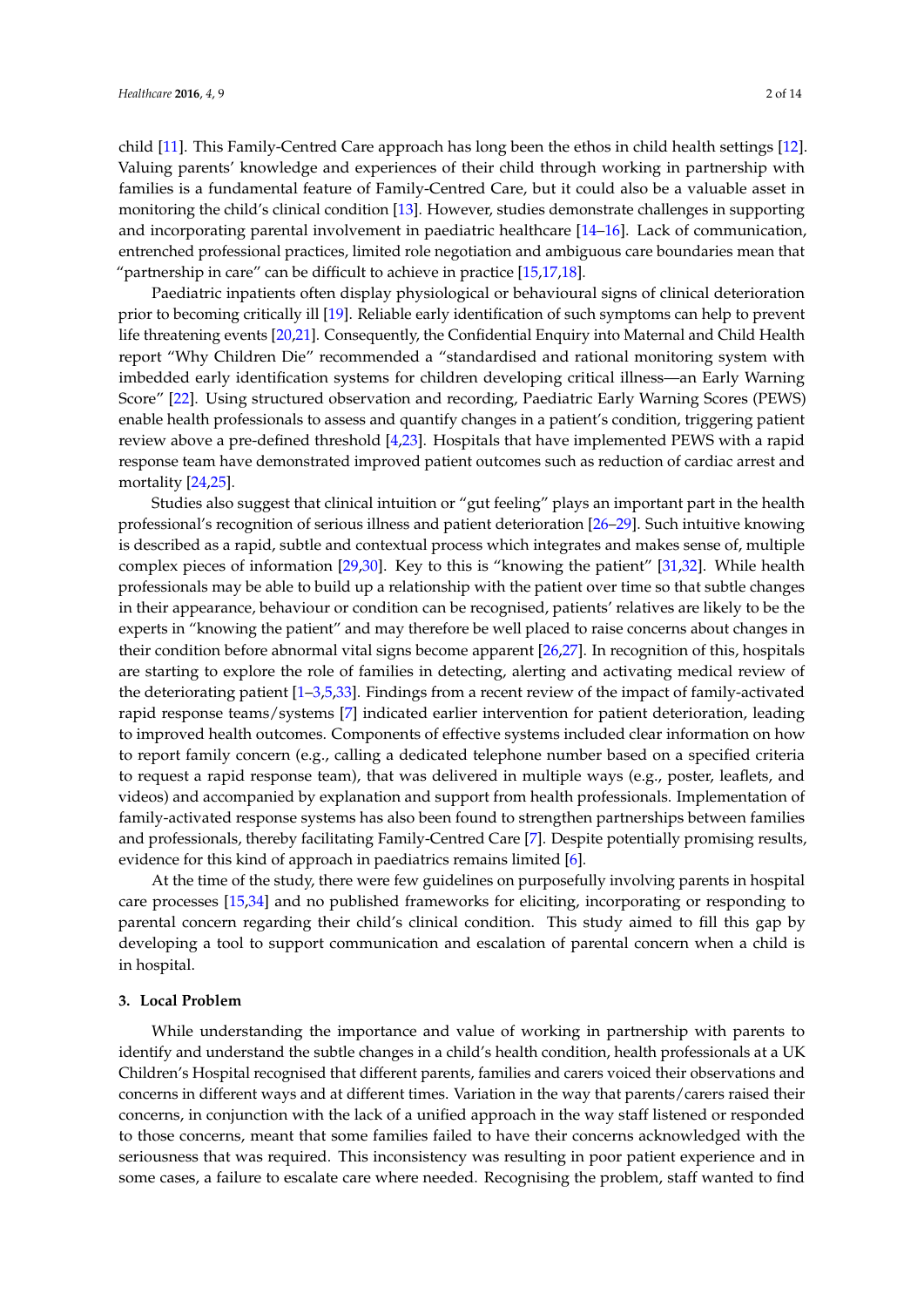a way of actively supporting parents to communicate concerns regarding their child's clinical condition (particularly signs of deterioration), in a way that was appropriate for them and in a way that could be acknowledged, documented and escalated. It became clear that there was a need to formalise the hospital's approach to listening and responding to parents' observations and/or concerns regarding their child's clinical deterioration when in hospital. The aim of the "Listening To You" Project was to develop a tool to support communication of parental concerns and appropriate escalation of care, thereby activating earlier intervention and improving care quality and safety.

In this article, we describe the phases of work undertaken to understand the problem and explore potential solutions and then how we used this insight to develop a communications bundle for parents and staff. The intervention was revised in light of service-user feedback before being piloted. Findings of this pilot are presented and discussed. The questions guiding our quality improvement project were:

- ' How can we support parents to raise concerns about their child's health in a standardised and unified way?
- ' How can we ensure concerns are listened to and care is escalated when needed?

## **4. Methods**

## *4.1. Setting*

Birmingham Children's Hospital NHS Foundation Trust (BCH) is a large, UK specialist hospital providing secondary and tertiary inpatient and outpatient care to children and young people locally, nationally and internationally. The hospital has 360 beds across 34 specialities, including a 31 bed paediatric intensive care unit (PICU). Per year, it has 257,173 patient visits, with 42,507 inpatient admissions [\[35\]](#page-12-17). Parents are invited to stay with their child during their admission and are provided accommodation free of charge either within the hospital or within a purpose built facility located adjacent to the hospital.

#### *4.2. Planning the Intervention*

## 4.2.1. Phase 1: Understanding the Problem and Exploring Potential Solutions

#### National Survey of Practice

A survey of current practice at hospitals providing paediatric health services across the UK was conducted to identify existing tools and to examine staff perceptions of their use, function and effectiveness. Sixteen hospitals were identified as accepting paediatric intensive care admissions. Health professionals on the medical and surgical ward at each hospital were contacted by a research assistant by telephone. Of the 16 hospitals contacted, two were excluded due to (i) providing cardiac and thoracic services only; and (ii) having only one ward which dealt with both medical and surgical admissions. A total of 31 wards, across 14 hospitals were contacted. Two wards declined to take part. Survey data were collected over a period of one month (July 2013) via telephone or email. Findings revealed that none of the hospitals had a formal way of eliciting or assessing parental concerns, or any way of parents accessing the medical team directly, other than by seeing them on the ward. The majority of hospital sites had an established Paediatric Early Warning System (or similar form of early warning score) in place, but parents had no access to this. Four of the wards incorporated parental concern into the PEWS score, which added a point if parents were concerned. From this survey, we concluded that there was no framework available within the UK National Health Service (NHS) for quantifying and managing parental concerns to help ensure that parental input is used consistently.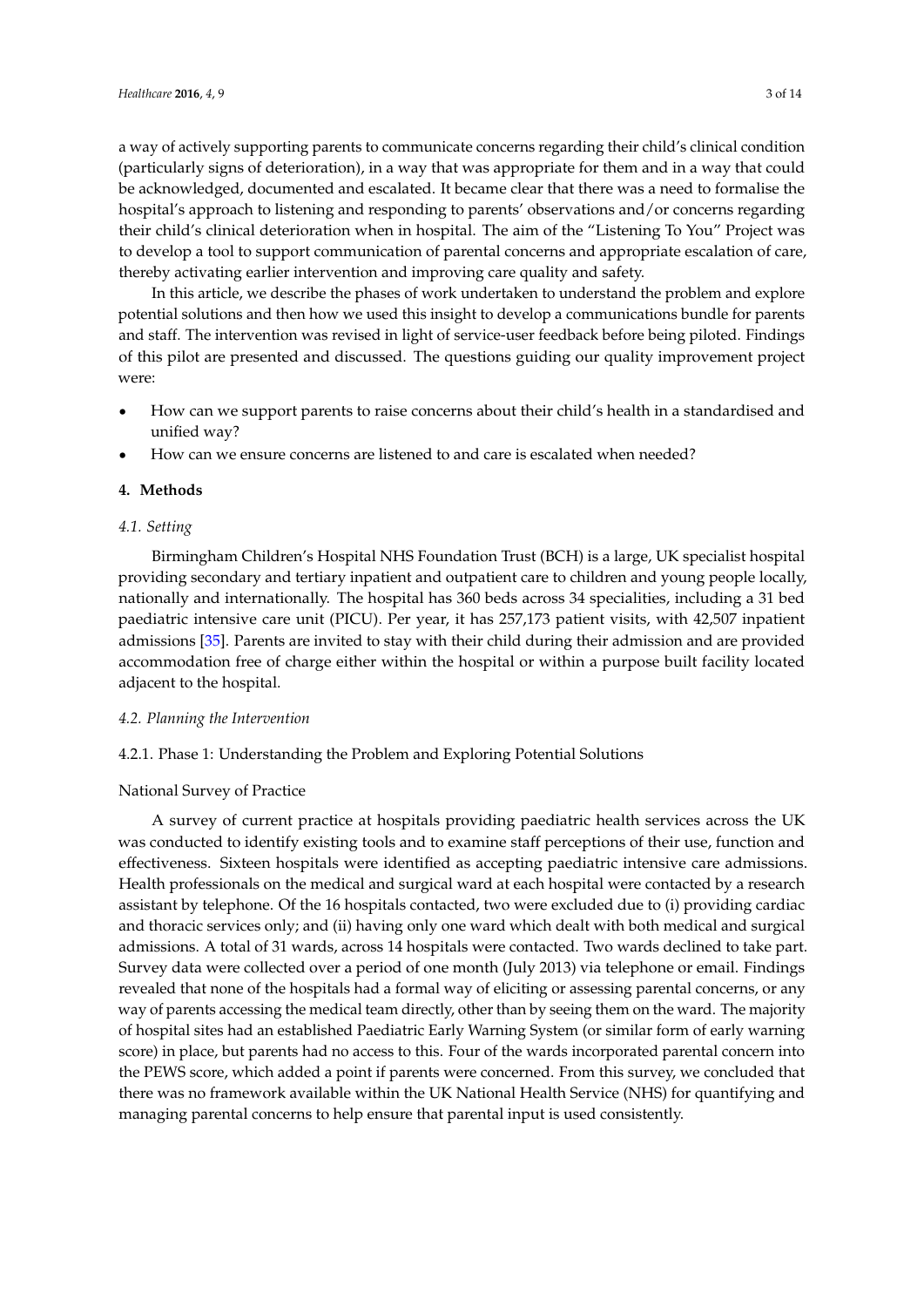#### Literature Review

A systematic review of published literature was conducted to examine the evidence on supporting communication between health professionals, patients and their families while in hospital. In brief, studies were identified by searching five data-bases (BioMed, PubMed, Web of Knowledge, ScienceDirect, Aston University e-Library). Key search terms were adapted for each data-base, but included variations on: health professional; parent; child; experiences or support or needs; communication; escalation of care. Studies were included if they examined the facilitators or inhibitors of communication between patients, families and healthcare professionals particularly focusing on the expression of concern and escalation of care. To be as inclusive as possible, the search was not restricted to paediatrics or to any particular methodological approach. Identified studies were appraised for quality using a tool developed for assessing studies with diverse designs [\[36\]](#page-12-18) and synthesised narratively. Following screening, 30 papers were included in the review (see flow diagram in supplementary materials); however, the majority of studies identified were based in adult care. Furthermore, the focus was on communication initiated by health professionals rather than by parents. Table S1 presents the characteristics of included studies. Key findings indicated a need for health professionals to listen to patients and to establish a rapport in order to facilitate dialogue throughout the patient's stay in hospital [\[37–](#page-12-19)[39\]](#page-12-20). Patient satisfaction levels were higher when professionals offered emotional as well as physical care, particularly when in hospital long-term [\[40–](#page-12-21)[43\]](#page-13-0). Having a written/visual prompt or time to think about potential conversations was suggested to help patients/parents articulate their concerns to health professionals [\[38](#page-12-22)[,44–](#page-13-1)[46\]](#page-13-2). Training for staff was recommended to help raise staff levels of self-efficacy in providing holistic care, but increased exposure to productive communication in complex clinical scenarios was also likely to be required [\[47\]](#page-13-3). From this review, we concluded that further research was needed to investigate parent-initiated communication regarding observations or concern about their child's clinical condition in paediatric hospital settings.

## Consultation with Parents and Health Professionals

Given the lack of existing evidence on our topic, it was important to obtain a more in-depth understanding from families and staff on their experiences of parents raising concerns regarding their child's deteriorating condition and views on approaches to facilitating this kind of communication. We conducted semi-structured interviews with 10 parents and 14 health professionals (doctors, nurses, family advocates) recruited from wards covering a range of clinical areas (cardiology, hepatology and gastroenterology, medical) (see Table [1](#page-4-0) for interview questions). Qualitative data were coded by two researchers and analysed thematically [\[48\]](#page-13-4). Themes were discussed with members of the wider project team and refined accordingly.

Findings revealed that parents had a strong desire to be involved in their hospitalised child's care and given their expert knowledge of their child, were considered well placed to identify signs of clinical deterioration.

*"As a mother, its instinct isn't it ... if your baby is unwell* . . . *even if he's got a temperature you'd know, as a mother, you'd know just looking at them because it's instinct really" (Parent 1)*

However, parents required clarity on their role within the multi-disciplinary team and support in articulating their concerns.

*"It's hard to know who you speak to, that's the thing. Because there's been many occasions where we've felt that we wanted to do that but you don't know who to go to" (Parent 2)*

*"We kept saying 'Oh, there's something not quite right' and we just* . . . *well I was like, 'we don't know what it is but he's just not right'." (Parent 3)*

By spending time accompanying their child on the ward, parents established their own steps for managing concerns through trial and error. They learnt who to go to, at what times, and what to say to get their concerns "heard":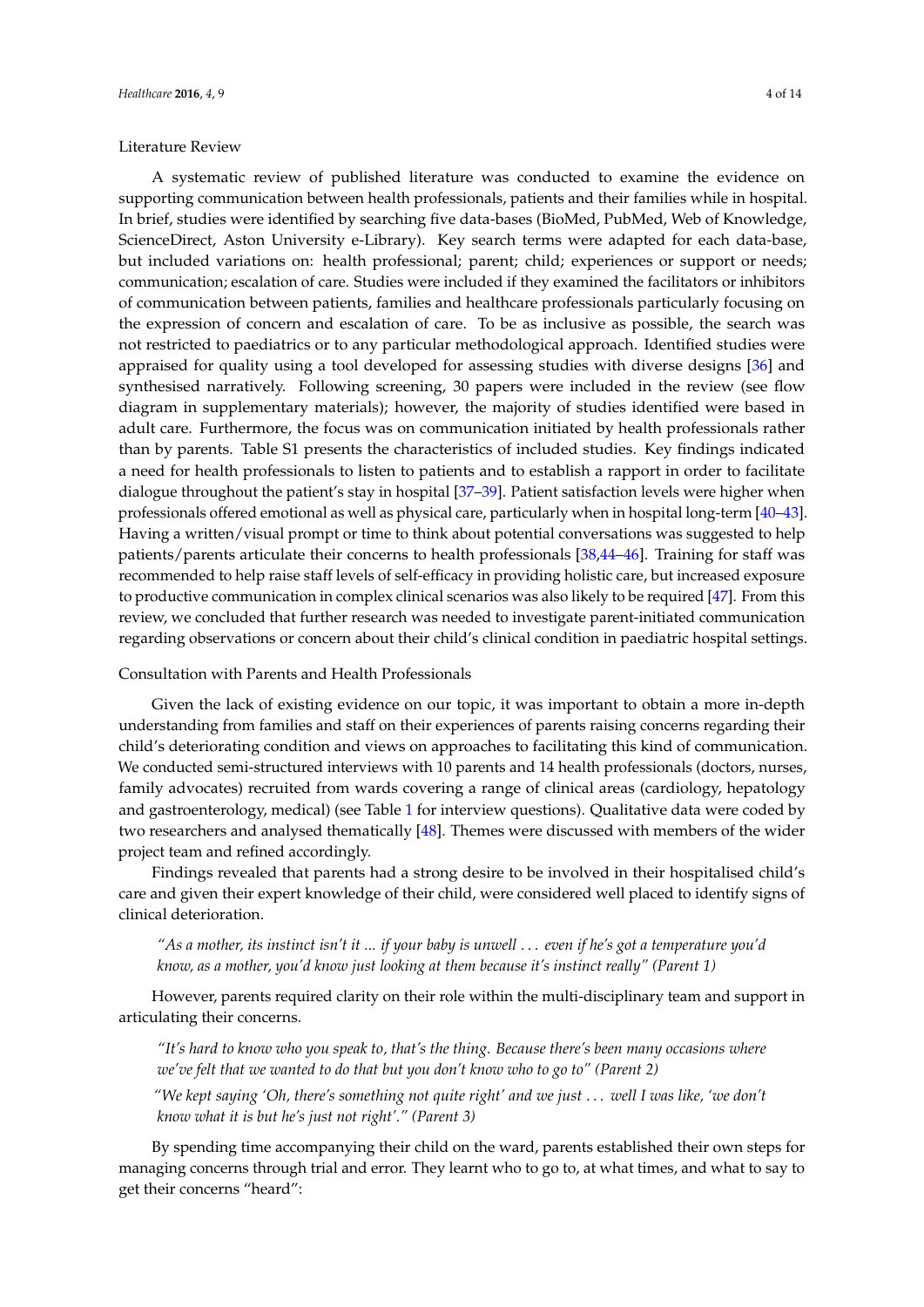*"I tried to use medical language and terms that obviously you pick up over the years* . . . *to gain credence and respect from the people that were looking after (daughter)" (Parent 8)*

*"In the end we felt our only option was to walk onto PICU to request help from the Consultant there, who came up to help us. No matter how many times I told the nurses, they weren't doing anything, they weren't listening to me" (Parent 9)*

However, it was acknowledged that this approach was highly dependent on the amount of time spent on the ward, relationships developed with staff and confidence of the parents.

Some parents also had reservations about escalating their concerns for fear of compromising relationships with staff and potentially, the care that their child received.

*"When you are in that situation, you don't want to fall out ... you don't want to fall out with anybody because your child is in their care, you want the best care for your child. So you don't want to upset them" (Parent 8)*

For staff, distinguishing between urgent clinical concern and "normal" parental anxiety, and managing parental expectations were perceived as challenging and required expert skills to be dealt with effectively.

<span id="page-4-0"></span>*"It's very difficult to work out are they just stressed because their kid has been admitted to hospital or are they genuinely concerned that their child is clinically deteriorating" (Nurse 5)*

**Table 1.** Semi-structured interview guide.

## **Interviews with Parents**

- ' During the time your child was in hospital, were you ever concerned about her/his condition getting worse?
- What sort of information, if any, have you had about how to read the signs that something might be wrong with your child?
- ' What is/was your experience of raising concerns with a member of hospital staff?
- ' How did you talk to staff about your concerns while your child was in hospital?
- What advice would you to give to other parents in a similar situation?
- ' What would you change to enable parents to talk to staff more effectively about their concerns?

## **Interviews with Staff**

- ' What is your experience of parents expressing concern about their child's condition?
- ' What sort of language do parents use to express their concern?
- ' How do you manage parents' concern when you think there is no clinical evidence to cause concern?
- Is there a formal pathway for parents to raise their concerns on your ward/speciality?
- ' How do you feel about escalating concerns on behalf of parents?
- ' Do you record parental concerns? If so where/how?
- ' What do you think are the biggest challenges in listening to parents' concerns?

All participants recognised the importance of staff being transparent about their responses to parental concerns and involving parents in any actions or decisions taken.

Parents recommended that professionals actively create opportunities for communication by inviting them to discuss problems or worries. They further suggested that those families who were new to the ward would benefit from being provided with the kinds of information they acquired over time (e.g., how to distinguish professionals, when to raise concerns). Other ideas included parents posting anonymous messages about their worries for practitioner response, and displaying a formalised care escalation pathway on posters or videos. Staff felt that the development of a tool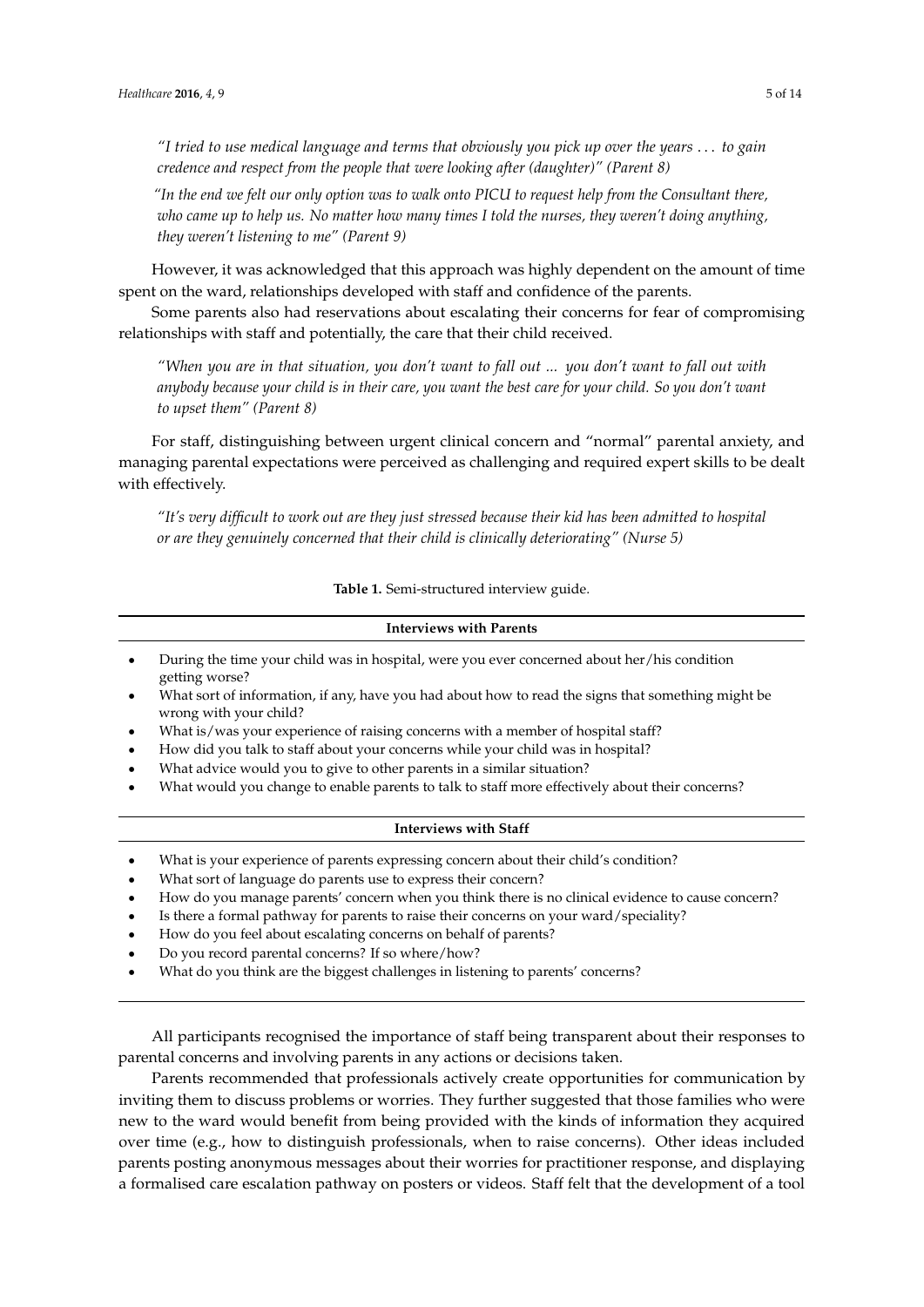to support parental communication would be helpful, but they were cautious about implementation; highlighting that it was important to think carefully about the content and operationalisation of any tools.

From this consultation activity, we concluded that pathways for escalating parental concerns needed to be clear and consistent, with guidance provided to families on how to communicate worries about their child's condition to staff, on the information that would assist health professionals in their clinical assessments and on the procedure for parent activated care escalation where required. Findings also indicated that professionals required support in eliciting signs of parental worry and to "actively listen" and respond to parents' concerns.

#### 4.2.2. Phase 2: Intervention Development

Findings from data gathered within phase 1 were synthesised by the team, using a matrix to compare findings. Core themes related to the mastery of communication skills, barriers to communication (e.g., lack of time; lack of guidance on defining and managing parental concerns; anxious parents; not feeling listened to) and ideas for potential solutions (e.g., documenting concern; providing a direct phone line or dedicated email service; providing written information and guidance; policy or formal channels for communication of parental concerns/family-initiated escalation of care). These findings were then discussed within a meeting of stakeholders including nurses, psychologists and researchers (See Figure [1\)](#page-5-0). It was agreed that a "communications bundle" for parents and staff would be developed around the concept of "Listening". Key principles underpinning the tools included: valuing parents' knowledge of their child; supporting parents to raise concerns; listening and incorporating parental expertise into clinical care; actively eliciting and responding to parents' concerns; communicating actions taken. Resources comprised: ancer prione and or dedicated email service, providing written miorination an  $\epsilon$  (bet right 1). It was agreed that a communications bundle for parti rating parental expertise litto clinical care, actively eliciting and responding

<span id="page-5-0"></span>

**Figure 1.** Intervention development and pilot testing. **Figure 1.** Intervention development and pilot testing.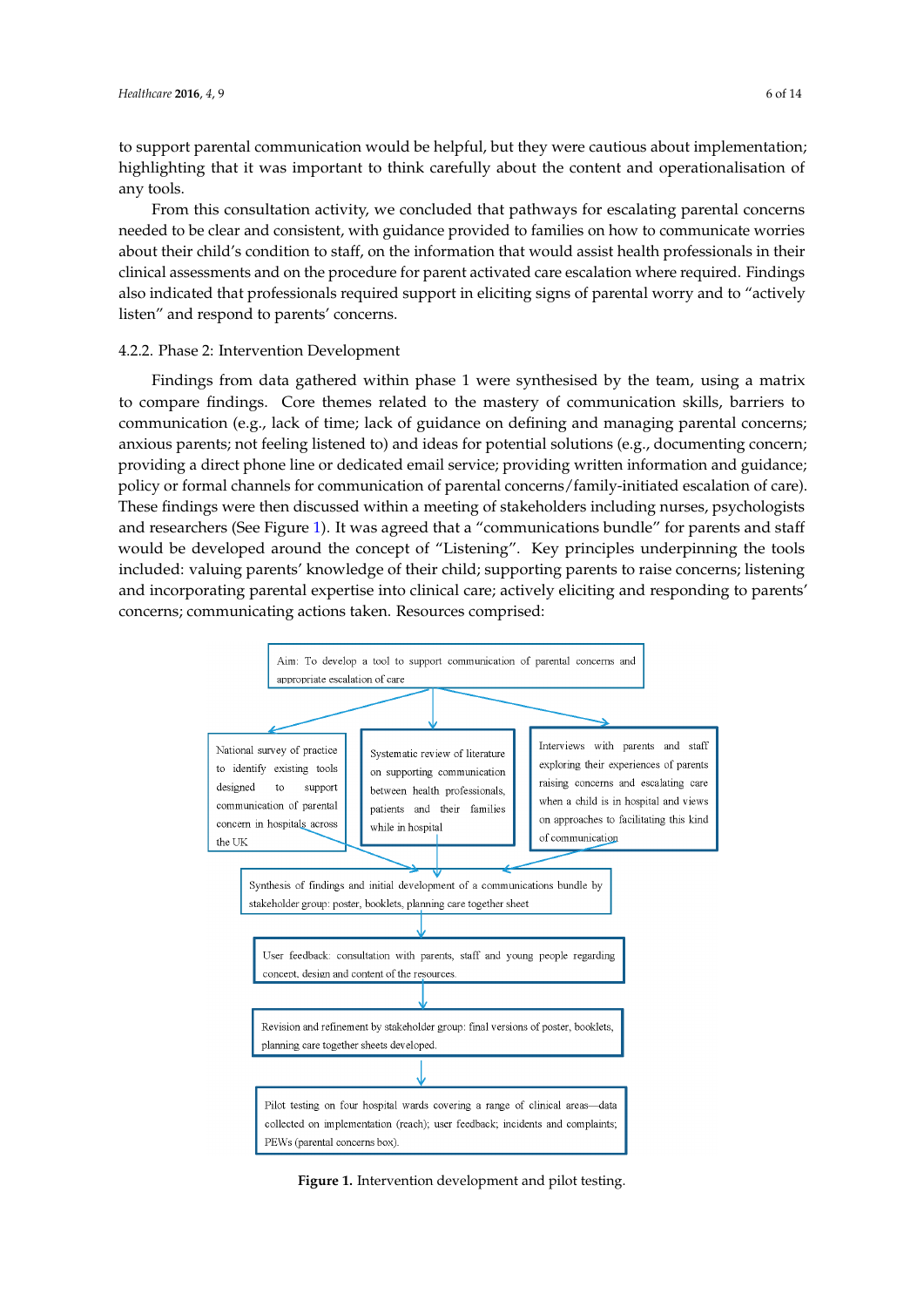*Parents:* a poster and booklet for parents, guiding them on how to raise their concerns with staff. These resources, entitled "Listening To You" were written in language that was accessible for parents and included strategies for helping parents to describe what was making them worried (using a diagram and example clinical presentations), a step-by-step guide to escalating concerns to more senior members of staff, and tips on initiating conversations with staff, describing concerns and negotiating solutions or plans. The booklet aimed to give parents "permission" to raise their concerns with staff, clear channels for doing so and a consistent pathway for escalating their concerns if needed.

*Parents and staff:* a "Talking to staff about your worries: Planning Care Together" sheet was also developed to aid parents in sharing their concerns, initiating conversations with staff and for negotiating what they would like staff to do about it. This tool was designed for parents and staff to share, discuss and document parental concerns, that both parties would agree to and sign. It would then be filed with the child's PEWs chart in the clinical notes and kept as a record of the Planning Care Together conversation.

*Staff:* A booklet for staff outlining their role in the "Listening To You" approach, and presenting strategies for active listening (e.g., summarising, listening for feelings, probing for information) and communicating with parents regarding their concerns (e.g., avoiding medical jargon, feeding back actions). The Situation, Background, Assessment, Recommendation (SBAR) acronym was recommended for helping to elicit information from parents and escalating concerns to doctors. The Illness severity, Patient summary, Action list, Situation awareness and contingency planning, Synthesis by receiver (IPASS) acronym was recommended for escalating the child's care to doctors or to the Paediatric Assessment Clinical Intervention and Education (PACE) team. In addition, staff were informed on the guidance parents were being given regarding communicating their concerns.

Following development of the "Listening To You" communications bundle, all resources were reviewed by parents (*n* = 7), health professionals (*n* = 5) and adolescent patients (*n* = 3) on hospital wards (medical, liver and small bowel, cardiac); at the hospital-based "Tea@3" parents gathering; and within the hospital Young Persons Advisory Group. Views were collected qualitatively on the concept, content and design of the tools. Feedback was generally positive. Parents expressed that they sought something "*tangible*" that would give them "*confidence and power*" to raise concerns with staff. They confirmed that the prototype resources would be of use to parents and provided suggestions for improvement. Young people contributed to the design of the resources, in particular the name and logo. All agreed that "Listening To You" was an appropriate and helpful name. Staff commented on the resources for both staff and parents. Comments were collated and then discussed within a second stakeholder meeting, where each resource was refined. This led to the development of the final communication bundle for parents and staff (see supplementary materials for resources).

## *4.3. Methods of Evaluation*

The "Listening To You" communication bundle was planned to be piloted on four wards covering a range of clinical areas. Clinical members of the project team took responsibility for approaching ward managers on each pilot ward to help launch the project in their areas. Resources were evaluated in terms of implementation and effectiveness from the perspective of intervention users (user feedback); impact on the reporting of serious incidents and complaints; and improvements to parent/patient experience.

Implementation: The number and characteristics of people aware of and using the tool was evaluated on a daily basis using a questionnaire which was verbally administered by members of the project team to parents and staff. The aim was to establish if, where, when and how often the "Listening To You" communication bundle (poster, booklets, Planning Together sheet) was being used.

User feedback: Where the resources had been used, parents and staff were invited to complete questions regarding their experiences of using them and what improvements or modifications could be made. User feedback was also collected informally by members of the project team through conversations with staff and parents on the wards, at meetings and through third parties such as the PICU Family Liaison nurses.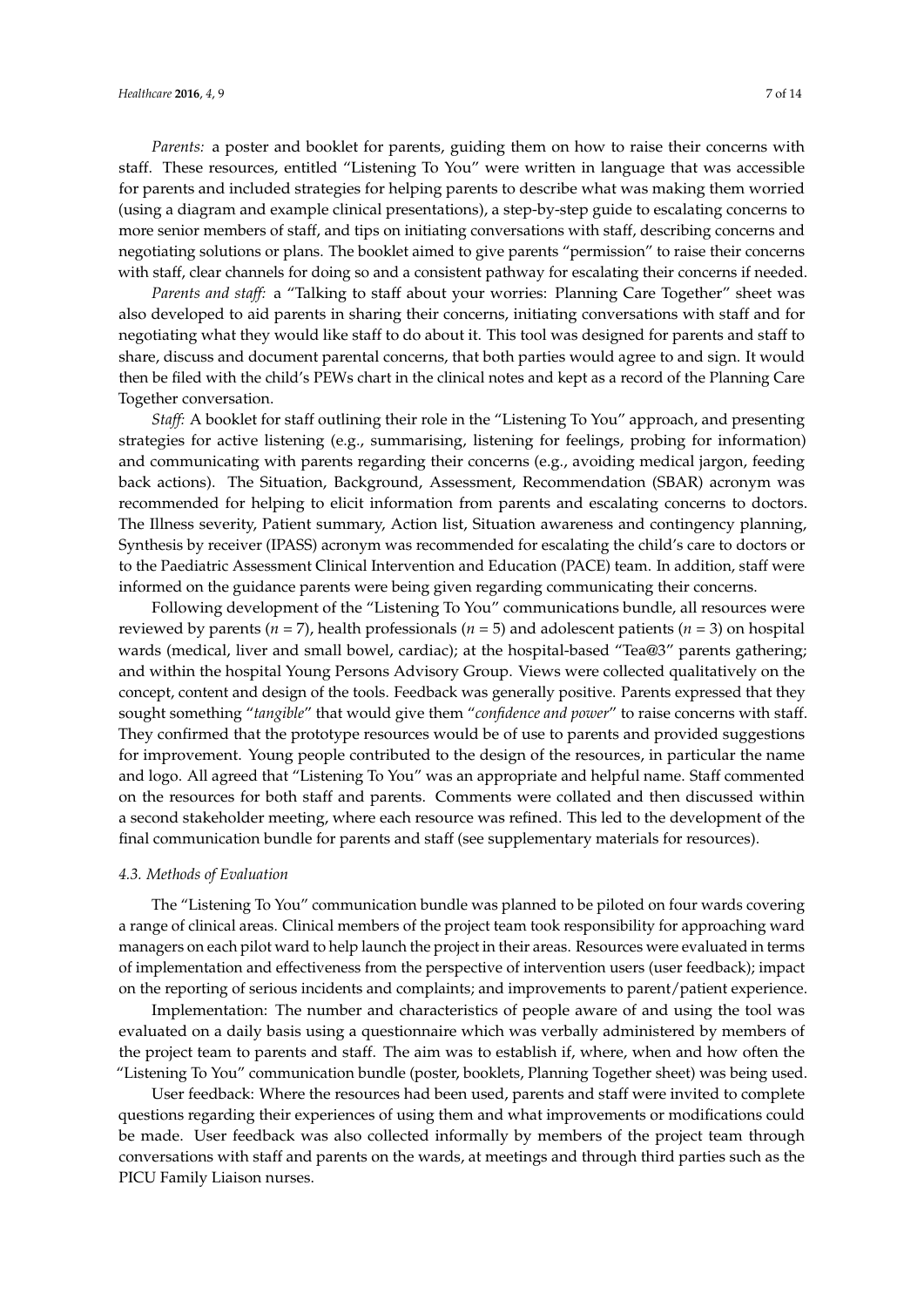Incidents and complaints: The project team collected information from the Hospital Governance Department relating to the number of Serious Incidents Requiring Investigation (SIRIs), formal complaints and Patient Advice and Liaison Services (PALS) queries regarding parental concerns and the escalation of care/concerns.

Paediatric Early Warning Score Sheets (parental concerns box): Project team members spent time on two wards looking at the completion of their PEWS parental concerns boxes and measuring the number of completed boxes. This was considered to be helpful for understanding how comfortable parents and staff felt about raising and discussing parental concerns.

## *4.4. Analysis*

Data were collected by project team members. Quantitative data were summarised descriptively and qualitative data analysed thematically.

## **5. Results**

The communication bundle was piloted for one month (December 2014) on four wards: cardiac, oncology, respiratory and long term conditions. Patients on these wards ranged from neonates to adolescents and some had learning disabilities. Length of stay ranged from less than one week to six weeks and over. Posters were prominently displayed within ward areas and family rooms. Booklets and "Planning Together" sheets were given to families by clinical staff. Following a request from nurses, the pilot was extended to parents with children on the Paediatric Intensive Care Unit (PICU). These parents were recognised as having a definite need for the "Listening To You" resources and staff felt they would be of particular use in this setting. However, due to the sensitive nature of PICU, evaluation was largely based on informal conversations with parents and staff using the tools. PICU Family Liaison nurses regularly reported to the project team on the effectiveness of the intervention. Table [2](#page-8-0) presents a summary of the results.

|                                                                                 | Parents                                                                                      | Yes            | $\mathbf{N}\mathbf{0}$ |
|---------------------------------------------------------------------------------|----------------------------------------------------------------------------------------------|----------------|------------------------|
| Have you seen                                                                   | Poster                                                                                       | 24             | 27                     |
|                                                                                 | <b>Booklet</b>                                                                               | 20             | 31                     |
| Have you used                                                                   | Resources                                                                                    | 3              | 48                     |
| If you've not used<br>resources, why?                                           | Not seen                                                                                     |                | 30                     |
|                                                                                 | Not needed                                                                                   |                | 11                     |
|                                                                                 | Concern resolved verbally                                                                    |                | 6                      |
|                                                                                 | Other                                                                                        |                | 1                      |
| If you have used<br>resources, what did you<br>think?                           | Were they easy to use?                                                                       | 1              |                        |
|                                                                                 | Did they help communication with staff?                                                      | $\Omega$       |                        |
|                                                                                 | Did they give you more confidence to raise your concern with staff?                          | $\overline{2}$ |                        |
| Types of concerns raised                                                        | No feedback from doctors                                                                     |                |                        |
| Other comments                                                                  | Would be good if they had concerns                                                           |                |                        |
|                                                                                 | If younger parent or first timer it would be more useful                                     |                |                        |
|                                                                                 | Good idea, especially to write down and then have to hand when the right person comes around |                |                        |
|                                                                                 | Staff                                                                                        | Yes            | No                     |
| Did you know about the project?                                                 |                                                                                              | 38             | 11                     |
| Have any parents raised concerns with you using these resources?                |                                                                                              | 4              | 37                     |
| If you have used the staff<br>resources, what did you<br>think?                 | Were they easy to use?                                                                       | 23             | $\Omega$               |
|                                                                                 | Did they help communication with parents?                                                    | 17             | 0                      |
|                                                                                 | Did they give you more confidence to discuss parent's concerns with them?                    | 22             | 1                      |
| Do you think parents feel their child is safer knowing they can raise concerns? |                                                                                              | 20             | $\Omega$               |
| Has the tool increased your workload?                                           |                                                                                              | 3              | 27                     |
|                                                                                 | Feeding reassurance                                                                          |                |                        |
|                                                                                 |                                                                                              |                |                        |
| Types of concerns raised                                                        | Feeding vs. weight gain                                                                      |                |                        |

#### **Table 2.** Evaluation results.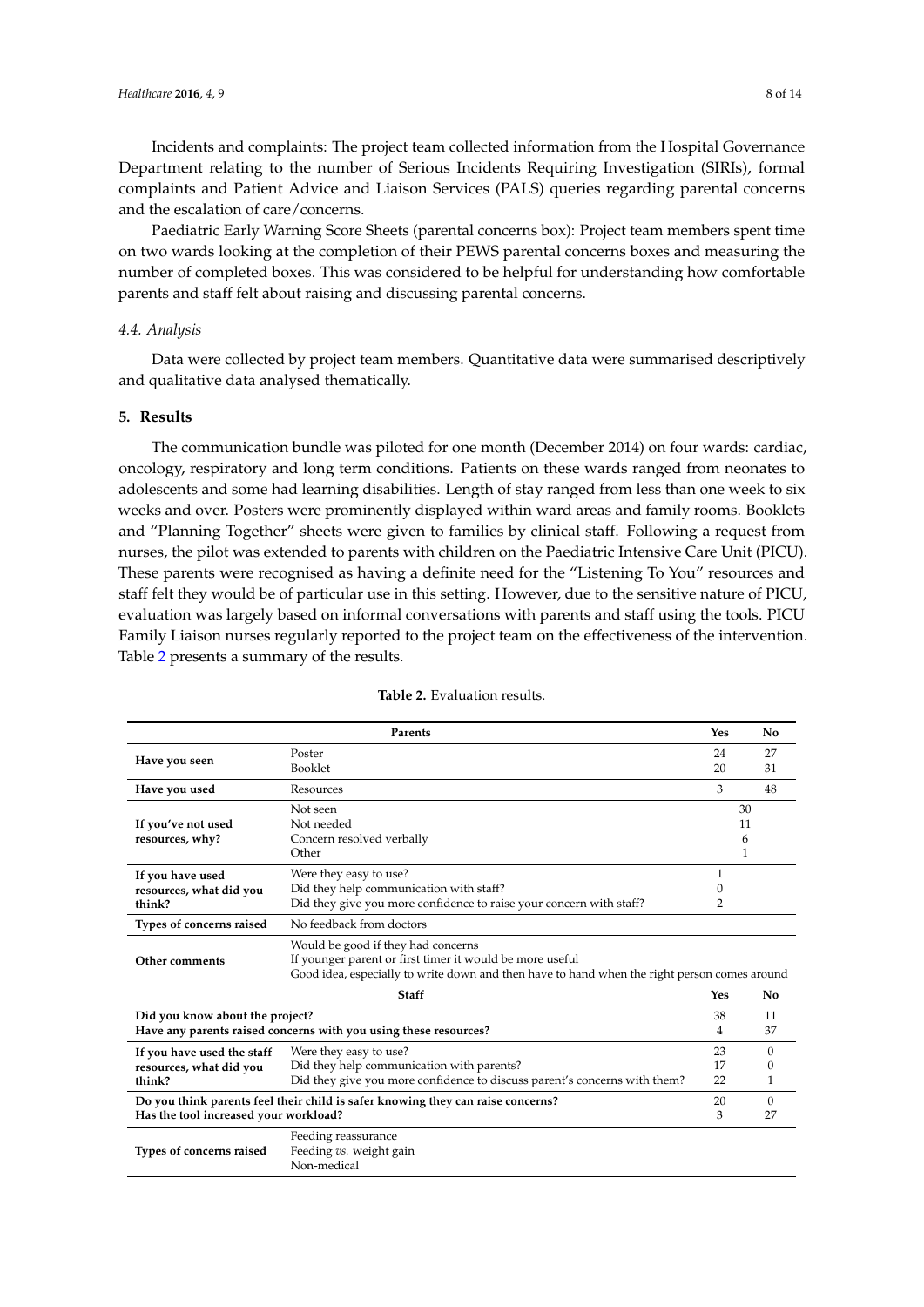<span id="page-8-0"></span>

|                | Staff                                                                                                                                                                                                                                                                                                                                                                                                                                                                                                                                                                                                                                                                                                                                                                                                               | Yes | No. |
|----------------|---------------------------------------------------------------------------------------------------------------------------------------------------------------------------------------------------------------------------------------------------------------------------------------------------------------------------------------------------------------------------------------------------------------------------------------------------------------------------------------------------------------------------------------------------------------------------------------------------------------------------------------------------------------------------------------------------------------------------------------------------------------------------------------------------------------------|-----|-----|
| Other comments | Need to work with info for a couple of weeks before can make suggestions<br>Parents will feel empowered because they can write it down<br>Doctors need to talk to parents more<br>Ward plan to add resources to admissions documentation<br>Increased confidence especially for new and newly qualified staff<br>May increase workload as parents may raise more concerns in the short term<br>Parents have suggested to staff they would find form useful to document any questions she may<br>have<br>Will increase confidence with medical staff<br>Find it undermining and offensive<br>Should be doing it anyway<br>Doesn't like idea of parents being able to go straight to PACE<br>Whether it increases safety will depend on the parents<br>Too early to establish whether it will help with communication |     |     |

**Table 2.** Evaluation results.

*Implementation:* Out of 51 parents who completed the evaluation questionnaire, 24 parents reported seeing the poster and 20 reported seeing the booklet, however, only three reported actually using the resources. Reasons for non-usage related to lack of awareness or lack of need. Out of 49 staff that completed the evaluation questionnaire, 38 reported being aware of the project and four staff members reported having been involved in parent-initiated discussions using the resources.

*User feedback:* Of the three parents who had used the :Listening To You" resources, two felt that the materials had led to increased confidence in terms of raising concerns and having them listened to. Additional comments from parents suggested that the materials would be of use in the right circumstances (e.g., if they had concerns, were new to the hospital). Of the staff who had seen or used the staff resources, approximately half reported that they were easy to use, gave them confidence to elicit and discuss parental concerns and helped with parent-professional communication. Generally the resources were not perceived as increasing workload. Additional comments from staff were mixed, some saw the tools as having great value, while others perceived them as "undermining and offensive", suggesting that staff already have the skills required to elicit, discuss and escalate parental concerns. PICU Family Liaison nurses regularly reported to the project team on the effectiveness of the intervention, highlighting in particular, one family who benefitted from the Planning Care Together sheet to restore communication with staff. One nurse commented: "*We used the Planning Care Together form with one long stay family where we identified that there had been a communication breakdown; through using written communication on the forms a couple of times verbal communication was successfully restored*" (Family Liaison Nurse, PICU).

*Incidents and complaints:* Prior to implementation of the "Listening To You" resources, two SIRIs relating to staff not listening to the concerns of parents were recorded. No incidents or complaints had been reported at the end of the pilot. One year on, two incidents had been reported in one clinical area where parents felt that the doctor in charge had not listened to their concerns. However, it was also reported that these incidents had been resolved within the department using the "Listening to You" resources. The positive outcome of these events was that the intervention had been effective in empowering junior staff members to expedite medical review on the basis of parental concern.

*Pediatric Early Warning Scores (parental concerns box):* On the two cardiac wards reviewed, 81% of the parental/nurse concern boxes were completed and of the completed boxes, 4% had documented a parental concern.

## **6. Discussion**

Through our "Listening To You" quality improvement project we developed and implemented an innovative approach to listening, incorporating and responding to parental concerns regarding their child's clinical condition when in hospital. In doing so, channels of communication between professionals and parents/carers have been established which facilitate parents to become active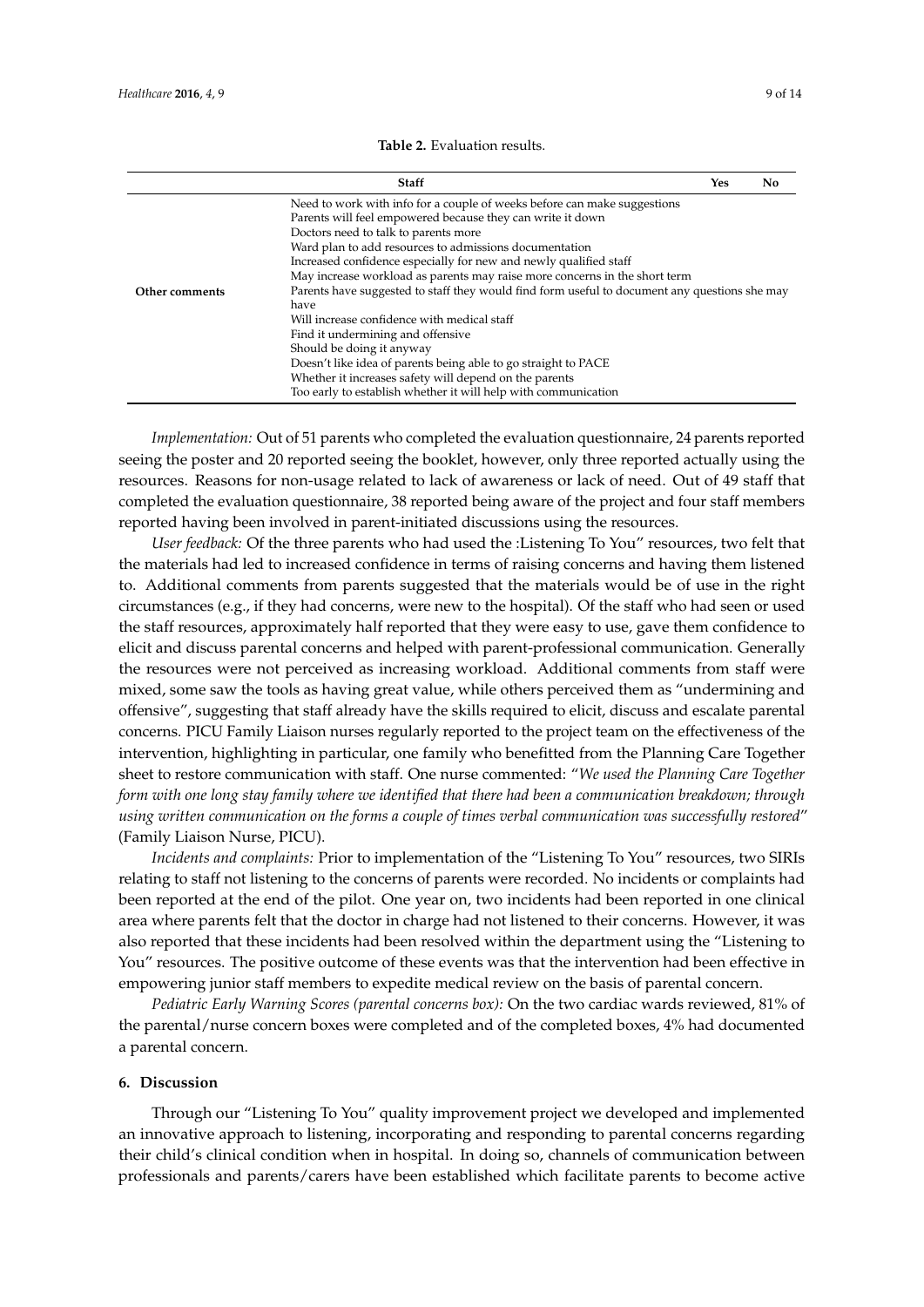partners in their child's care. These new processes and resources enable health professionals to elicit and act on the subtle changes that a parent recognises in their child that staff may not witness, despite regular assessments and monitoring equipment. This study contributes to the paucity of literature on family-led approaches to detecting and managing early signs of patient clinical deterioration.

Despite the several examples of positive changes in care that were observed, developing, implementing and evaluating this quality improvement initiative presented a number of challenges. First, limited evidence meant that the intervention development phase took longer than anticipated. At the time, we could not identify any tools or frameworks within the NHS or existing literature, and so the intervention had to be developed from scratch in consultation with service-users. Since completion of the project, a framework for involving parents in the care of a child with a long term condition has been developed through a concept synthesis of Family-Centred Care and partnership-in-care [\[49\]](#page-13-5). This model describes three key domains for supporting parental involvement in child healthcare: "(i) valuing parents' knowledge and experiences; (ii) supporting parents in their role as care giver; and (iii) incorporating parents' expertise into clinical and psychosocial care" (p. 4). Our development work and resulting intervention offer support for this theoretical framework in an acute care setting. Our intervention also demonstrates the possibility of operationalising concepts of Family-Centred Care in practice, which has previously been presented as challenging [\[14\]](#page-11-13).

Nevertheless, the impact of having a longer than planned development phase was to limit the length of time devoted to pilot testing and also to force pilot testing during Christmas time; a traditionally busy time in the hospital when routines are disrupted and winter bed pressures are felt. We recognise this as a limitation of our project, particularly as a number of parents and staff reported being unaware of the resources when we conducted the evaluation. However, this finding is not unique to our study. Following the introduction of a Family Activated Rapid Response Team, Ray *et al.* [\[1\]](#page-11-0), for example, reported that awareness of their new family-led system for initiating medical review ranged from 58% to 6%, depending on the speciality in which families were questioned and when in the month they were asked.

Having limited time to embed the intervention also led to challenges regarding acceptability of our communications bundle to staff. It is already known that involving parents in the care of a child when in hospital is likely to be influenced by the attitudes and actions of health professionals [\[49\]](#page-13-5). Professionals have been found to hold unexpressed expectations regarding parental involvement in care [\[16](#page-11-14)[,50\]](#page-13-6) including that parents should participate, but not to what extent [\[34\]](#page-12-16). Concerns regarding increased staff workload, undermining health professional judgement and staff confidence and receptivity to implement change have previously been reported by professionals in relation to the involvement of families in identifying early signs of patient deterioration [\[2,](#page-11-1)[7\]](#page-11-6). Similar kinds of barriers were alluded to by health professionals in our stakeholder consultation activities, and then again following intervention implementation, despite positive promotion of parental participation in care throughout the hospital. In areas where staff buy-in was low, Ward Managers reported that examples of positive outcomes from using the resources were helpful for engaging staff in the ethos of the project. Especially valuable were examples describing situations in which staff had struggled to escalate their own or parental concerns to more senior professionals/teams and found the resources helpful for overcoming barriers. Having the backing of the hospital's Executive Team and identifying a number of ward-based project "champions" further contributed to the acceptability of the intervention. In accordance with research-based recommendations [\[7\]](#page-11-6), structured training sessions are being planned for staff, along with insertion of the resources into the staff Safety Manual, a handbook distributed by the hospital and carried by all nurses.

Throughout the project, the team identified that the "Listening to You" toolkit needed to be made more accessible to parents in a variety of ways, and that use of the resources needed to be promoted to parents throughout the patient's hospital stay [\[5\]](#page-11-4). Since the pilot phase, therefore, we have continued to inform parents about the resources by incorporating the communications bundle into the hospital's bedside folders and on the hospital's website "pre-admission" pages. "Listening To You" posters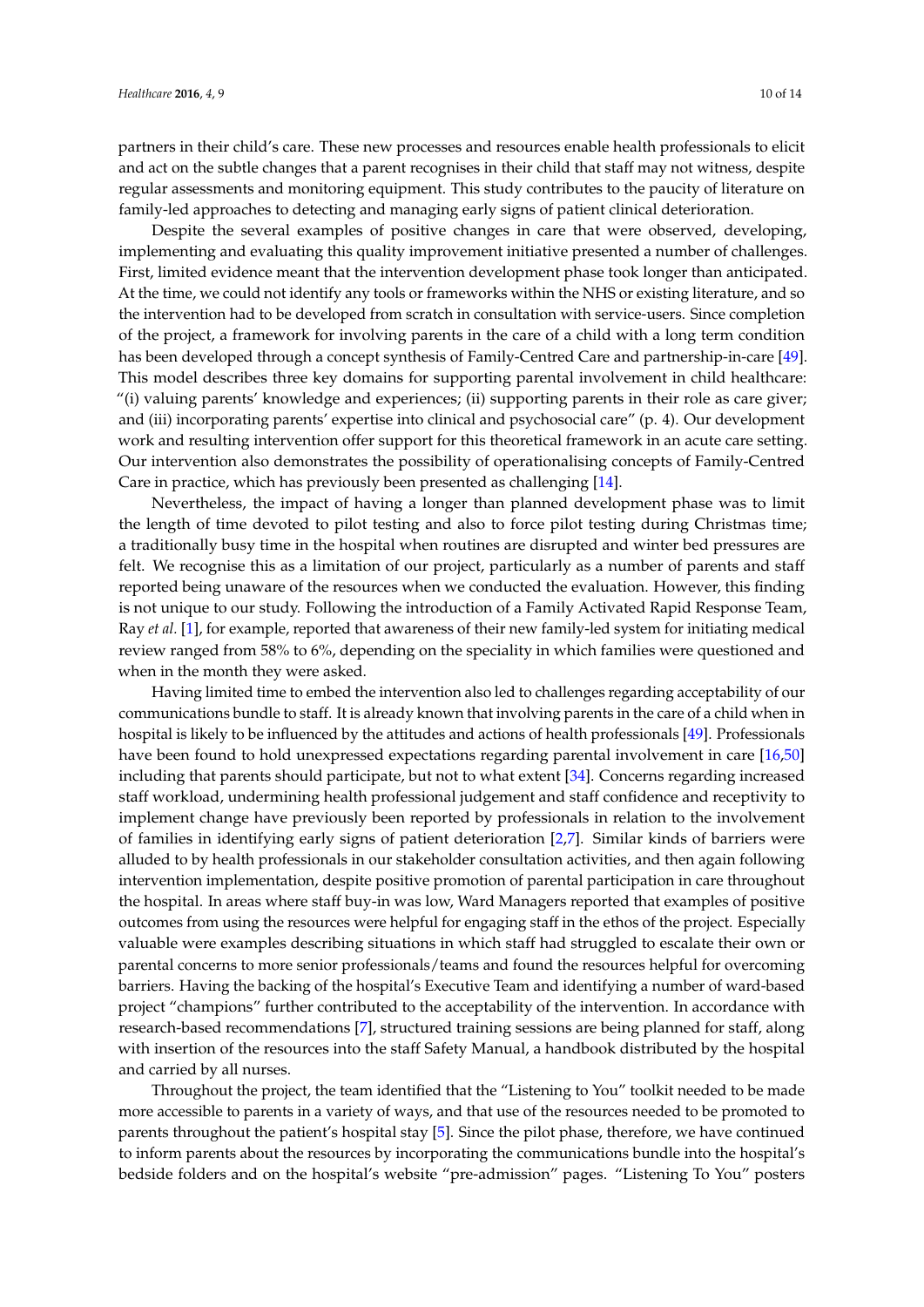have also been modified so that they encourage parents to ask staff for a "Planning Care Together" sheet if needed. A number of wards have also incorporated the resources into their existing parent participation activities. For example, Clinical Support Worker's on the oncology ward have used their parent "tea round" session to offer "Planning Care Together" sheets; Family Liaison nurses on the PICU have incorporated "Listening To You" materials into their weekly "Feedback Friday" parent-professional communication sessions; and the Play Facilitators on each ward have been trained to provide parents with "Listening To You" information and resources. These strategies have helped to promote and embed the intervention, thus ensuring consistency across the hospital and reducing reliance on Ward Managers to disseminate information to parents and staff.

Finally, the evaluation of this pilot intervention was limited in terms of its short pilot phase and small sample size. Part of the premise of this project was to prevent the occasional care deficit which parents had tried to escalate but had not been heard by staff. It is therefore unsurprising that only three parents needed to use the resources during the pilot phase. We recognise that this number would have increased had the pilot phase been longer. However, we also understand that parents do not always feel the need to write down their concerns and that communication may have improved simply by formalising our listening approach. Existing research suggests that families appear to infrequently activate medical response systems and when they do, it is as a result of communication failures rather than critical care deterioration [\[6\]](#page-11-5). Nevertheless, implementation and effectiveness of our "Listening to You" resources continues to be monitored as part of the hospital's standard patient experience and complaints mechanisms.

#### *Implications for Practice and Future Research*

The development of future resources to help parents communicate and escalate concerns that something is wrong with their child when in hospital should be done so in collaboration with families and health professionals. Special attention should be paid to any potential barriers to the acceptability and usability of the intervention. Moreover, resources may need to be developed in a variety of formats with ongoing promotion to maintain awareness throughout the patient's hospital stay. While our intervention development phase involved input from young people on the wards and at discussions with the hospital's Young Persons Advisory Group, the tool itself is currently aimed at parents. A future project will be to design a more versatile tool which appeals to both young people (patients) as well as their parents/carers.

Future research is also recommended to conduct more robust and thorough evaluations of such resources, in particular their effect on preventing critical deterioration, parent and staff confidence to raise and escalate concerns and awareness and usability of new initiatives. In addition, consideration should be given to the transferability of any resources across conditions and wards. Although our study did not include an assessment of the resource or cost implications of the intervention, we might anticipate patient benefits from early escalation, but also additional staff resource use. There might also be cost-savings from a reduction in formal complaints; however, the aim of the project was to improve healthcare quality and safety rather than to generate cost-savings. Further research is needed to examine the cost-effectiveness of interventions aiming to elicit and respond to parental concerns regarding child deterioration.

#### **7. Conclusions**

We developed and implemented an intervention in consultation with parents and staff which aimed to improve communication of parental concerns and appropriate escalation of care when a child is in hospital. The "Listening To You" resources continue to be in use. Further evaluation of how far they empower parents to raise and discuss their concerns with professionals and to ask questions or make comments about their child's clinical condition in a way that encourages parental participation and facilitates Family-Centred Care and of consequences for the management of patients is required if the resources are to be used more widely.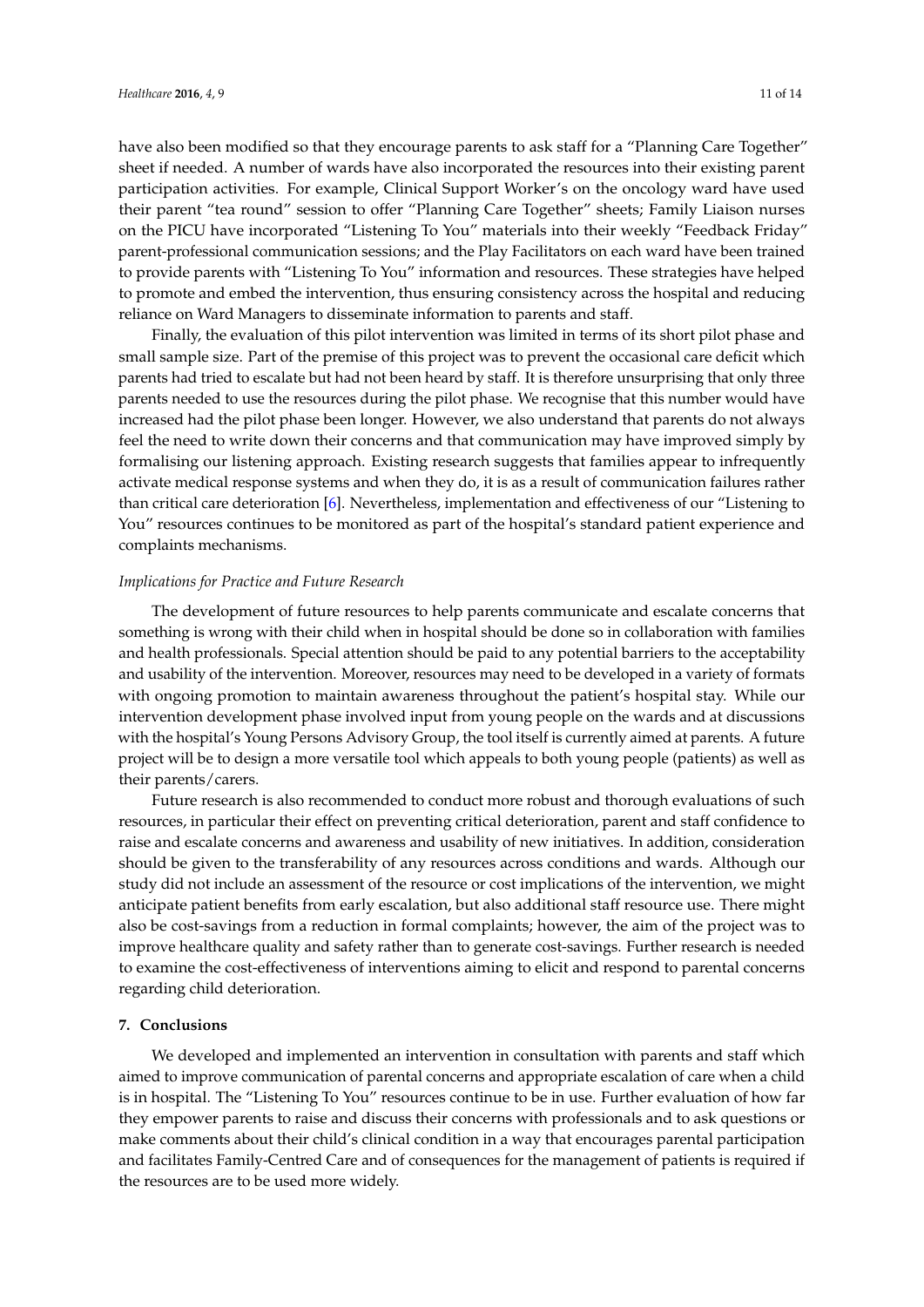**Supplementary Materials:** The supplementary materials are available online at http://www.mdpi.com/ 2227-9032/4/1/9/s1.

**Acknowledgments:** This project was funded by the Health Foundation as part of its SHINE funding stream. Gemma Heath and Carole Cummins were funded by the National Institute for Health Research (NIHR) through the Collaborations for Leadership in Applied Health Research and Care for Birmingham and Black Country (CLAHRC-BBC) programme. This paper presents independent research partly funded by the National Institute for Health Research. The views expressed are those of the authors and not necessarily those of the NHS, the NIHR or the Department of Health.

**Author Contributions:** Gemma Heath wrote the manuscript and conducted qualitative data collection and analysis. Hermione Montgomery acted as project manager, co-ordinating implementation and evaluation of the tool. Caron Eyre acted as clinical lead for the project. Carole Cummins and Helen Pattison acted as academic advisors. Rachel Shaw was the academic lead. All authors contributed to the development of the tool and commented on drafts of the manuscript.

**Conflicts of Interest:** The authors declare that they have no competing interests. According to the policy activities that constitute research at Birmingham Children's Hospital NHS Foundation Trust, this work met criteria for operational improvement activities exempt from ethics review. Nevertheless, the principles of Good Clinical Practice were followed in conducting the study; including obtaining informed consent from all participants and anonymising data to protect participants.

# **References**

- <span id="page-11-0"></span>1. Ray, E.M.; Smith, R.; Massie, S.; Erickson, J.; Hanson, C.; Harris, B. Family alert: Implementing direct family activation of a pediatric rapid response team. *Jt. Comm. J. Qual. Patient Saf.* **2009**, *35*, 575–580. [\[PubMed\]](http://www.ncbi.nlm.nih.gov/pubmed/19947334)
- <span id="page-11-1"></span>2. Paciotti, B.; Roberts, K.E.; Tibbetts, K.M.; Weirich, C.; Paine, M.P.H.; Keren, R.; Barg, F.K.; Holmes, J.H.; Bonafide, C.P. Physician attitudes toward family-activated medical emergency teams for hospitalised children. *Jt. Comm. J. Qual. Patient Saf.* **2014**, *40*, 187–192. [\[PubMed\]](http://www.ncbi.nlm.nih.gov/pubmed/24864527)
- <span id="page-11-2"></span>3. Dean, B.S.; Decker, M.J.; Hupp, D.; Urbach, A.H.; Lewis, E.; Benes-Stickle, J. Condition HELP: A pediatric rapid response team triggered by patients and parents. *J. Healthc. Qual.* **2008**, *30*, 28–31. [\[CrossRef\]](http://dx.doi.org/10.1111/j.1945-1474.2008.tb01139.x) [\[PubMed\]](http://www.ncbi.nlm.nih.gov/pubmed/18507237)
- <span id="page-11-3"></span>4. McCabe, A.; Duncan, H.; Heward, Y. Paediatric early warning systems: Where do we go from here? *Paediatr. Nurs.* **2009**, *21*, 14–17. [\[CrossRef\]](http://dx.doi.org/10.7748/paed2009.02.21.1.14.c6907) [\[PubMed\]](http://www.ncbi.nlm.nih.gov/pubmed/19266776)
- <span id="page-11-4"></span>5. Hueckel, R.M.; Mericle, J.M.; Frush, K.; Martin, P.L.; Champagne, M.T. Implementation of condition help family teaching and evaluation of family understanding. *J. Nurs. Care Qual.* **2012**, *27*, 176–181. [\[CrossRef\]](http://dx.doi.org/10.1097/NCQ.0b013e318235bdec) [\[PubMed\]](http://www.ncbi.nlm.nih.gov/pubmed/21989457)
- <span id="page-11-5"></span>6. Chapman, S.M.; Grocott, M.P.; Franck, L.S. *A Systematic Literature Review to Support the Development of a National Clinical Guideline—Paediatric Early Warning System (PEWS)*; Dublin City University: Dublin, Germany, 2014.
- <span id="page-11-6"></span>7. Vorwerk, J.; King, L. Consumer participation in early detection of the deteriorating patient and call activation to rapid response systems: A literature review. *J. Clin. Nurs.* **2015**. [\[CrossRef\]](http://dx.doi.org/10.1111/jocn.12977) [\[PubMed\]](http://www.ncbi.nlm.nih.gov/pubmed/26373438)
- <span id="page-11-7"></span>8. Roland, D. But I told you she was ill! The role of families in preventing avoidable harm in children. *BMJ Qual. Saf.* **2015**, *24*, 186–187. [\[CrossRef\]](http://dx.doi.org/10.1136/bmjqs-2015-003950) [\[PubMed\]](http://www.ncbi.nlm.nih.gov/pubmed/25628427)
- <span id="page-11-8"></span>9. Platt, H. The welfare of children in hospital. *BMJ* **1959**, *1*, 166–169.
- <span id="page-11-9"></span>10. Department of Health. *Getting the Right Start: National Service Framework for Children: Standard for Hospital Services*; Crown Copyright: London, UK, 2003.
- <span id="page-11-10"></span>11. Department of Health. *Equity and Excellence: Liberating the NHS*; Crown Copyright: London, UK, 2010.
- <span id="page-11-11"></span>12. Foster, M.J.; Whitehead, L.; Maybee, P.; Cullens, V. The parents', hospitalized child's, and health care providers' perceptions and experiences of family centered care within a pediatric critical care setting: A metasynthesis of qualitative research. *J. Fam. Nurs.* **2013**, *19*, 431–468. [\[CrossRef\]](http://dx.doi.org/10.1177/1074840713496317) [\[PubMed\]](http://www.ncbi.nlm.nih.gov/pubmed/23884697)
- <span id="page-11-12"></span>13. National Advisory Group on the Safety of Patients in England. *A Promise to Learn—A Commitment to Act: Improving the Safety of Patients in England*; Crown Copyright: London, UK, 2013.
- <span id="page-11-13"></span>14. Uhl, T.; Fisher, K.; Docherty, S.L.; Brandon, D.H. Insights into patient and family-centered care through the hospital experiences of parents. *J. Obstet. Gynecol. Neonatal Nurs.* **2013**, *42*, 121–131. [\[CrossRef\]](http://dx.doi.org/10.1111/1552-6909.12001) [\[PubMed\]](http://www.ncbi.nlm.nih.gov/pubmed/23316896)
- <span id="page-11-15"></span>15. Coyne, I.; Cowley, S. Challenging the philosophy of partnership with parents: A grounded theory study. *Int. J. Nurs. Stud.* **2007**, *44*, 893–904. [\[CrossRef\]](http://dx.doi.org/10.1016/j.ijnurstu.2006.03.002) [\[PubMed\]](http://www.ncbi.nlm.nih.gov/pubmed/16638613)
- <span id="page-11-14"></span>16. Darbyshire, P. *Living with a Sick Child in Hospital: The Experiences of Parents and Nurses*; Chapman and Hall: London, UK, 1994.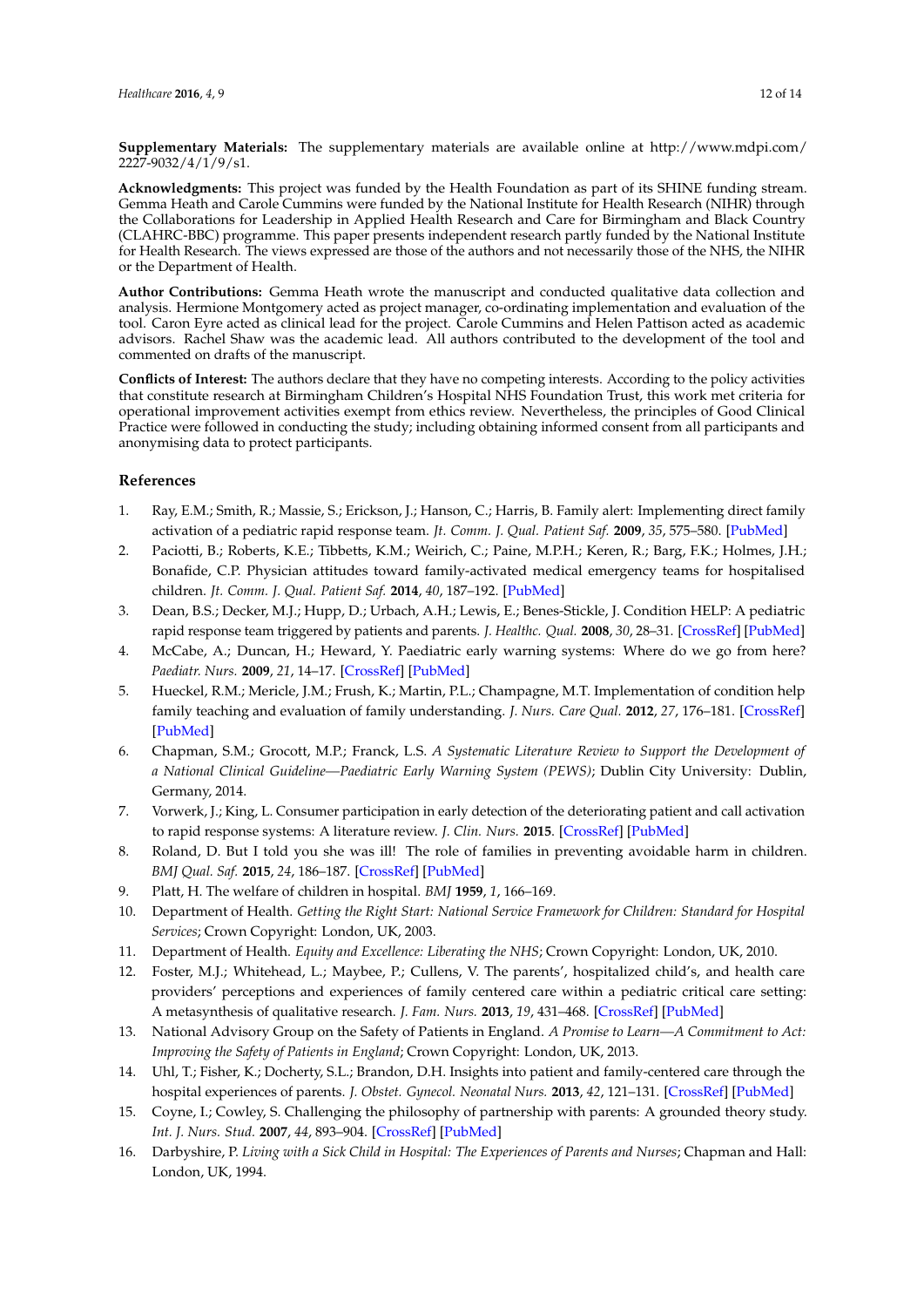- <span id="page-12-0"></span>17. Coyne, I. Families and health-care professionals' perspectives and expectations of family-centred care: Hidden expectations and unclear roles. *Health Expect.* **2013**. [\[CrossRef\]](http://dx.doi.org/10.1111/hex.12104) [\[PubMed\]](http://www.ncbi.nlm.nih.gov/pubmed/23800327)
- <span id="page-12-1"></span>18. Corlett, J.; Twycross, A. Negotiation of parental roles within family-centred care: A review of the research. *J. Clin. Nurs.* **2006**, *15*, 1308–1316. [\[CrossRef\]](http://dx.doi.org/10.1111/j.1365-2702.2006.01407.x) [\[PubMed\]](http://www.ncbi.nlm.nih.gov/pubmed/16968435)
- <span id="page-12-2"></span>19. Tume, L. The deterioration of children in ward areas in a specialist children's hospital. *Nurs. Crit. Care* **2007**, *12*, 12–19. [\[CrossRef\]](http://dx.doi.org/10.1111/j.1478-5153.2006.00195.x) [\[PubMed\]](http://www.ncbi.nlm.nih.gov/pubmed/17883659)
- <span id="page-12-3"></span>20. Roland, D. Paediatric early warning scores: Holy Grail and Achilles' heel. *Arch. Dis. Child. Educ. Pract.* **2012**, *97*, 208–215. [\[CrossRef\]](http://dx.doi.org/10.1136/archdischild-2011-300976) [\[PubMed\]](http://www.ncbi.nlm.nih.gov/pubmed/22761486)
- <span id="page-12-4"></span>21. Pearson, G.; Duncan, H. Early warning systems for identifying sick children. *Paediatr. Child Health* **2011**, *21*, 230–233. [\[CrossRef\]](http://dx.doi.org/10.1016/j.paed.2011.02.007)
- <span id="page-12-5"></span>22. Pearson, G.A. *Why Children Die—A Pilot Study 2006*; Confidential Enquiry into Maternal and Child Health (CEMACH): London, UK, 2008.
- <span id="page-12-6"></span>23. Duncan, H.; Hutchinson, J.; Parshuram, C.S. The pediatric early warning system score: A severity of illness score to predict urgent medical need in hospitalized children. *J. Crit. Care* **2006**, *21*, 271–278. [\[CrossRef\]](http://dx.doi.org/10.1016/j.jcrc.2006.06.007) [\[PubMed\]](http://www.ncbi.nlm.nih.gov/pubmed/16990097)
- <span id="page-12-7"></span>24. Hunt, E.A.; Zimmer, K.P.; Rinke, M.L.; Shilkofski, N.A.; Matlin, C.; Garger, C.; Dickson, C.; Miller, M.R. Transition from a traditional code team to a medical emergency team and categorization of cardiopulmonary arrests in a children's center. *Arch. Pediatr. Adolesc. Med.* **2008**, *162*, 117–122. [\[CrossRef\]](http://dx.doi.org/10.1001/archpediatrics.2007.33) [\[PubMed\]](http://www.ncbi.nlm.nih.gov/pubmed/18250234)
- <span id="page-12-8"></span>25. Tibballs, J.; Kinney, S.; Duke, T.; Oakley, E.; Hennessy, M. Reduction of paediatric inpatient cardiac arrest and death with a medical emergency team: Preliminary results. *Arch. Dis. Child.* **2005**, *90*, 1148–1152. [\[CrossRef\]](http://dx.doi.org/10.1136/adc.2004.069401) [\[PubMed\]](http://www.ncbi.nlm.nih.gov/pubmed/16243869)
- <span id="page-12-9"></span>26. Odell, M.; Victor, C.; Oliver, D. Nurses' role in detecting deterioration in ward patients: Systematic literature review. *J. Adv. Nurs.* **2009**, *65*, 1992–2006. [\[CrossRef\]](http://dx.doi.org/10.1111/j.1365-2648.2009.05109.x) [\[PubMed\]](http://www.ncbi.nlm.nih.gov/pubmed/20568317)
- <span id="page-12-14"></span>27. Odell, M. Are early warning scores the only way to rapidly detect and manage deterioration? *Nurs. Times* **2010**, *106*, 24–26. [\[PubMed\]](http://www.ncbi.nlm.nih.gov/pubmed/20334002)
- 28. Van den Bruel, A.; Thompson, M.; Buntinx, F.; Mant, D. Clinicians' gut feeling about serious infections in children: Observational study. *BMJ* **2012**. [\[CrossRef\]](http://dx.doi.org/10.1136/bmj.e6144) [\[PubMed\]](http://www.ncbi.nlm.nih.gov/pubmed/23015034)
- <span id="page-12-10"></span>29. Brady, P.W.; Muething, S.; Kotagal, U.; Ashby, M.; Gallagher, R.; Hall, D.; Goodfriend, M.; White, C.; Bracke, T.M.; DeCastro, V.; *et al*. Improving situation awareness to reduce unrecognized clinical deterioration and serious safety events. *Pediatrics* **2013**, *131*, e298–e308. [\[CrossRef\]](http://dx.doi.org/10.1542/peds.2012-1364) [\[PubMed\]](http://www.ncbi.nlm.nih.gov/pubmed/23230078)
- <span id="page-12-11"></span>30. Greenhalgh, T. Intuition and evidence—Uneasy bedfellows? *Br. J. Gen. Pract.* **2002**, *52*, 395–400. [\[PubMed\]](http://www.ncbi.nlm.nih.gov/pubmed/12014539)
- <span id="page-12-12"></span>31. Kenward, G.; Hodgetts, T. Nurse concern: A predictor of patient deterioration. *Nurs. Times* **2002**, *98*, 38–39. [\[PubMed\]](http://www.ncbi.nlm.nih.gov/pubmed/12168455)
- <span id="page-12-13"></span>32. Minick, P.; Harvey, S. The early recognition of patient problems among medical-surgical nurses. *MEDSURG Nurs.* **2003**, *12*, 291–297. [\[PubMed\]](http://www.ncbi.nlm.nih.gov/pubmed/14608685)
- <span id="page-12-15"></span>33. Zix, J.; Giaccone, M.; Wheeler, D.; Dressman, K.; Muething, S.; Tegtmeyer, K. Family activated rapid response team: What we know five years later. *Soc. Crit. Care Med.* **2012**, *40*, 1–328.
- <span id="page-12-16"></span>34. Ygge, B.M.; Arnetz, J.E. A study of parental involvement in pediatric hospital care: Implications for clinical practice. *J. Pediatr. Nurs.* **2004**, *19*, 217–223. [\[CrossRef\]](http://dx.doi.org/10.1016/j.pedn.2004.02.005) [\[PubMed\]](http://www.ncbi.nlm.nih.gov/pubmed/15185252)
- <span id="page-12-17"></span>35. Birmingham Children's Hospital. Annual Report 2013–2014. Available online: http://www.bch.nhs.uk/ sites/bch/files/document\_files/annual\_report\_2013-2014\_web\_3.pdf (accessed on 30 October 2015).
- <span id="page-12-18"></span>36. Sirriyeh, R.; Lawton, R.; Gardner, P.; Armitage, G. Reviewing studies with diverse designs: The development and evaluation of a new tool. *J. Eval. Clin. Pract.* **2012**, *18*, 746–752. [\[CrossRef\]](http://dx.doi.org/10.1111/j.1365-2753.2011.01662.x) [\[PubMed\]](http://www.ncbi.nlm.nih.gov/pubmed/21410846)
- <span id="page-12-19"></span>37. Caris-Verhallen, W.M.C.M.; Kerkstra, A.; Bensing, J.M. The role of communication in nursing care for elderly people: A review of the literature. *J. Adv. Nurs.* **1997**, *25*, 915–933. [\[CrossRef\]](http://dx.doi.org/10.1046/j.1365-2648.1997.1997025915.x) [\[PubMed\]](http://www.ncbi.nlm.nih.gov/pubmed/9147197)
- <span id="page-12-22"></span>38. Rhodes, K.V.; Vieth, T.; He, T.; Miller, A.; Howes, D.S.; Bailey, O.; Walter, J.; Frankel, R.; Levinson, W. Resuscitating the physician-patient relationship: Emergency department communication in an academic medical center. *Ann. Emerg. Med.* **2004**, *44*, 262–267. [\[CrossRef\]](http://dx.doi.org/10.1016/j.annemergmed.2004.02.035) [\[PubMed\]](http://www.ncbi.nlm.nih.gov/pubmed/15332069)
- <span id="page-12-20"></span>39. Tay, L.H.; Hegney, D.; Nurs, E.A.D. Factors affecting effective communication between registered nurses and adult cancer patients in an inpatient setting: A systematic review. *Int. J. Evid.-Based Healthc.* **2011**, *9*, 131–164. [\[CrossRef\]](http://dx.doi.org/10.1111/j.1744-1609.2011.00212.x) [\[PubMed\]](http://www.ncbi.nlm.nih.gov/pubmed/21599844)
- <span id="page-12-21"></span>40. DiMatteo, M.R. Future directions in research on consumer-provider communication and adherence to cancer prevention and treatment. *Patient Educ. Couns.* **2003**, *50*, 23–26. [\[CrossRef\]](http://dx.doi.org/10.1016/S0738-3991(03)00075-2)